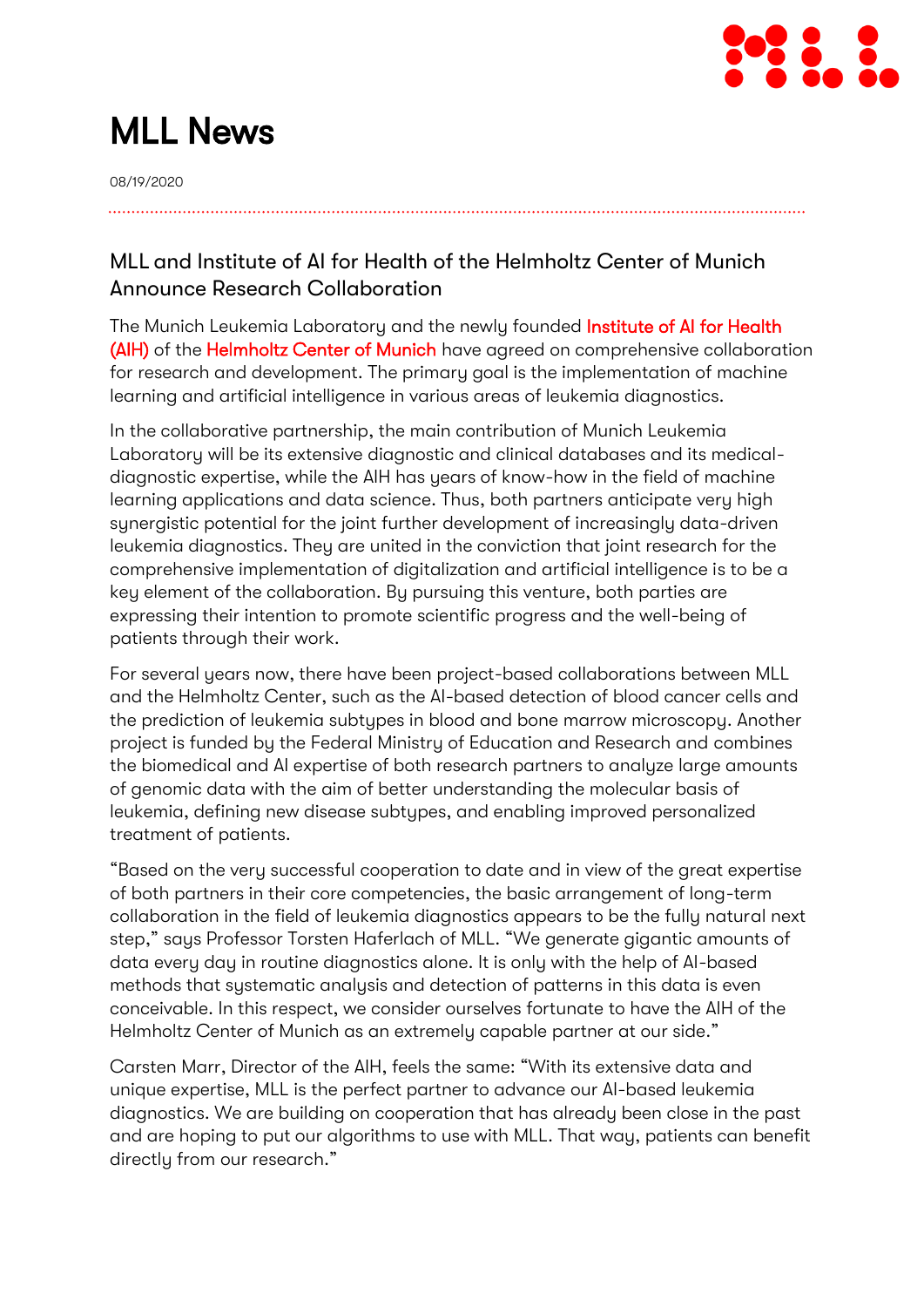

The recent founding of the AIH at the Helmholtz Center of Munich is a step that gives further impetus to the previous collaboration between the two partners and is an appropriate step due to the increasing focus on data science and healthcare at the Helmholtz Center of Munich.

Author: Dr. med. Christian Pohlkamp

### Our First Whole Genome Sequencing Report

Whole genome sequencing is an established analytical method in research projects and also increasingly in human genetics for the detection of disease-causing genetic alterations. This method is also becoming ever more popular in tumor genetics, as a wide variety of genetic alterations can be investigated with just one analysis. We have transferred all our experience of the last few years to routine diagnostics and have designed a corresponding clinical report of whole genome sequencing, which we were able to send out for the first time in June 2021.

#### Whole Genome Sequencing in Routine Diagnostics

[Whole genome sequencing \(WGS\)](https://www.mll.com/wissenschaft/diagnostik-der-zukunft.html) detects a wide range of genetic alterations in a single analysis: from point mutations to structural alterations to chromosomal copy number alterations. Thanks to our [5,000 genome project,](https://www.mll.com/wissenschaft/5000-genom-projekt.html) we have been able to acquire a lot of experience in the laboratory in recent years, but primarily in the processing and analysis of the large-scale and extensive data as well. We at MLL have now taken the next step and bundled this experience, transferring it to routine diagnostics and designing a corresponding whole genome sequencing report for it.

#### A Report Layout Designed Specifically for Whole Genome Sequencing

The focus of the new layout here is the clear presentation of the results in the report, without diminishing the extent of the data analyzed. In our standard evaluation pipeline, single nucleotide variants (SNVs), structural variants (SVs), copy number variations (CNVs), and copy-neutral loss of heterozygosity (CN-LOH) are investigated and reported. Along with a brief description of the changes found, the findings include a graphical presentation of all results as a Circos plot (see figure).

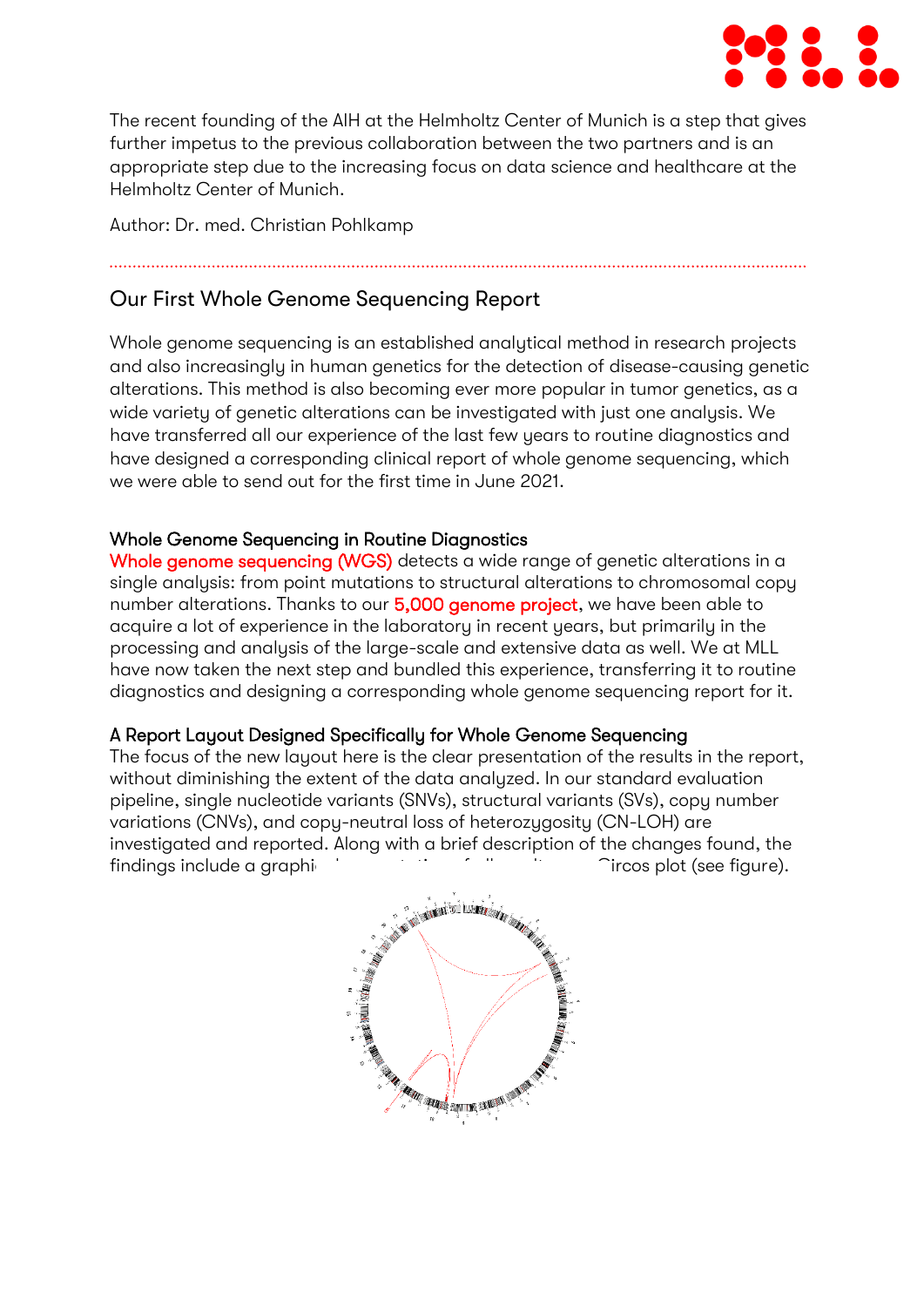

Our first clinical report of whole genome sequencing involved CML in blast crisis, which, besides a complex 3-way translocation between chromosomes 3, 9, and 22 leading to the *BCR-ABL1* fusion transcript, revealed a second additional *KMT2A-MLLT10* translocation between chromosomes 10 and 11. In addition, a mutation (SNV) in *CBL* and the loss of chromosomal material from chromosome 10 was able to be identified.

In our Circos plot, the chromosomes are listed in circular form, translocations are represented by red connecting lines, gains (blue) and losses (red) are marked inside the chromosome circle, and the gene with a mutation is labeled at its position in the genome. This graphical representation of the results is intended to give the treating physician a quick overview of the genome-wide alterations. Naturally – as usual – this report also contains the relevant alterations in text form, tables with detailed information, and the resulting interpretation with regard to diagnosis and prognosis.

#### The First Clinical Report Has Been Sent Out

We are pleased to announce that, in mid-June, we were able to send out the first clinical report on whole genome sequencing in the new layout with the added graphic. The additional information that whole genome sequencing can bring will become clear in the future. It is therefore all the more gratifying that for complex cases and diseases such as [multiple myeloma](https://www.mll.com/erkrankungendiagnostik/plasmazellneoplasien/multiples-myelom.html) and [acute lymphatic leukemia \(ALL\),](https://www.mll.com/erkrankungendiagnostik/akute-lymphatische-leukaemie-all/akute-lymphatische-leukaemie-all.html) we are already able to contribute to the further development of diagnostic methods, collect therapy-controlling findings, and clearly present the results in a diseaserelevant way through whole genome sequencing and transcriptome analyses.

Author: Dr. Manja Meggendorfer

## MTLAs, doctors and artificial intelligence at MLL – a good team!

We take artificial intelligence (AI) for granted these days and often use it in our everyday lives without noticing. But what does this mean for diagnostics – today and in the future? At MLL, artificial intelligence is used in various areas of diagnostics and is constantly being further developed. This not only saves time but will also facilitate the training of new staff in the future and expand opportunities for global collaboration. The aim is to provide patients with easier access to precise and rapid diagnoses and thus access to the best possible therapy.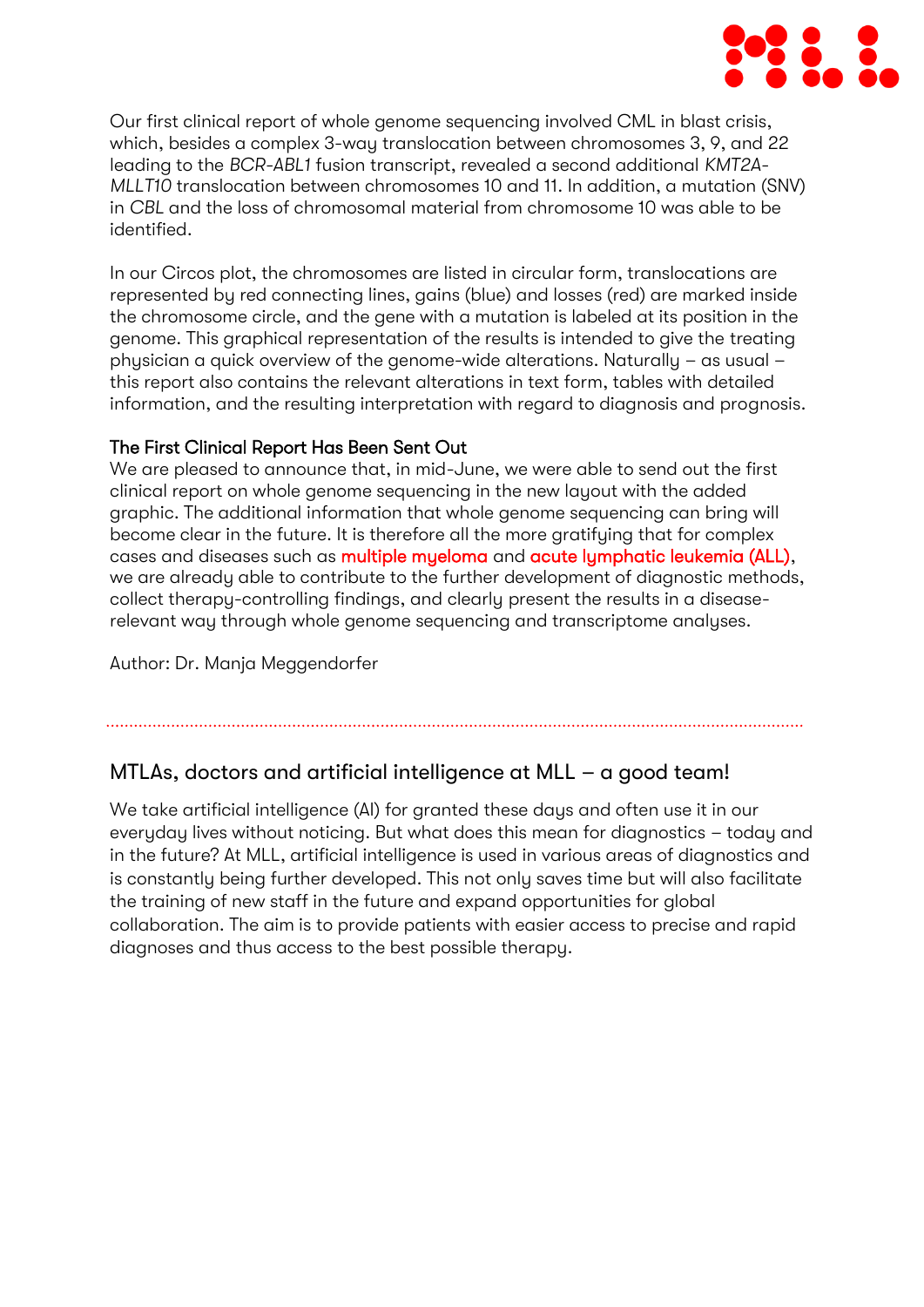



#### **Cytomorphology**

In the area of blood smear analysis, AI was developed in cooperation with AWS on the basis of a self-created training database that can generate differential blood counts within a few seconds. To this end, 300–500 cells per smear are photographed at high resolution and fully automatically with a MetaSystems scanner, stored as individual images, and classified by an algorithm. The median accuracy of this process is already 94% (Fig. 1). Lower values mainly occur with cell types that are difficult to differentiate even for experienced physicians and MTAs because they are in transitional stages of maturation. Critical-pathological cell types and those that cannot be determined with certainty can be marked by the AI and checked by doctors and MTAs. Since January 2021, blood smears of each case are scanned by AI and evaluated by humans and AI together. The comparison makes it possible for the clinical benefit to be assessed in a prospective study and enables AI to be included in routine practice ([BELUGA study](https://www.mll.com/aktuelles/magazin/mll-aktuell/automation-kuenstliche-intelligenz/beluga-eine-prospektive-registrierte-studie-ueber-den-einsatz-von-ki-in-der-haematologie.html), [NCT04466059](https://clinicaltrials.gov/ct2/show/NCT04466059)). AI-based analysis of bone marrow cells is already part of current research and development as well.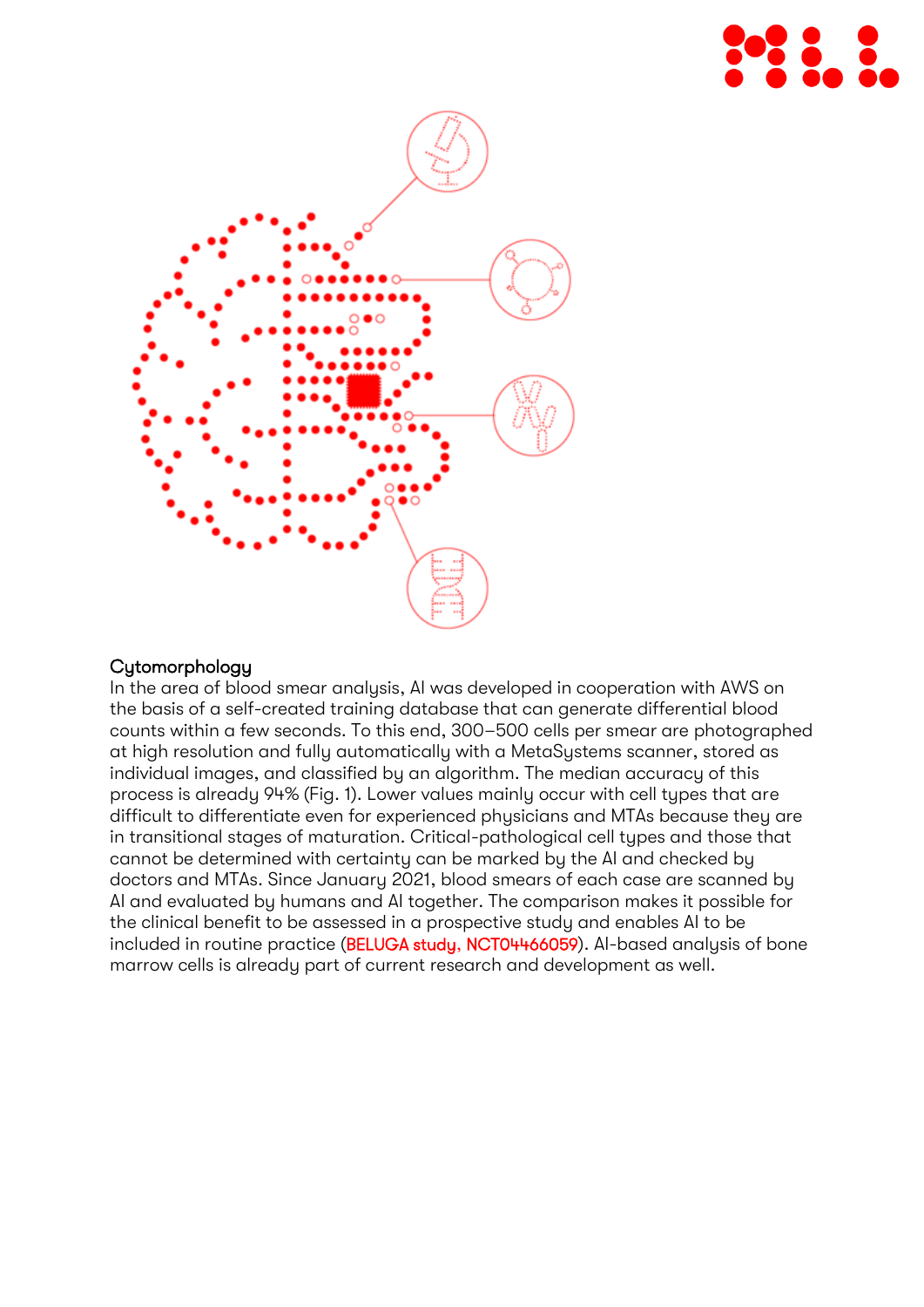

Figure 1 from: Pohlkamp et al. Machine Learning (ML) Can Successfully Support Microscopic Differential Counts of Peripheral Blood Smears in a High Throughput Hematology Laboratory. Blood 2020; 136 (Supplement 1): 45– 46.

#### Immunophenotyping

In the [BELUGA study](https://www.mll.com/aktuelles/magazin/mll-aktuell/automation-kuenstliche-intelligenz/beluga-eine-prospektive-registrierte-studie-ueber-den-einsatz-von-ki-in-der-haematologie.html), both immunophenotyping data and cytomorphology data are collected. The AI for classifying lymphomas that has been developed by MLL in collaboration with AWS uses raw flow cytometric matrix data and allows for the prediction of diagnoses without prior manual visualization. Its use was able to be extended from mature B-cell neoplasms to other entities – the results are promising and of high precision, especially for multiple myeloma. One current challenge is the analysis of subpopulations within the sample, as is needed in myelodysplastic syndrome, for example. This could be remedied by an analysis where the existence of an entity is determined in a first step and subclassifications are studied by means of defined features in a second step.

#### Chromosome Analysis

The automatic generation of karyograms was already introduced into the routine at MLL in 2019. The AI for this has been steadily further developed, which has so far allowed the processing time of 1–3 minutes per karyogram (by very experienced staff) to be reduced to 31 seconds and a single mouse click. Copy number aberrations (CNAs) are automatically detected by the AI, and derivative chromosomes are prepared for manual assignment by a staff member. The precision for chromosome detection is 98.6%, and the majority of findings are made within 5 days (Fig. 2).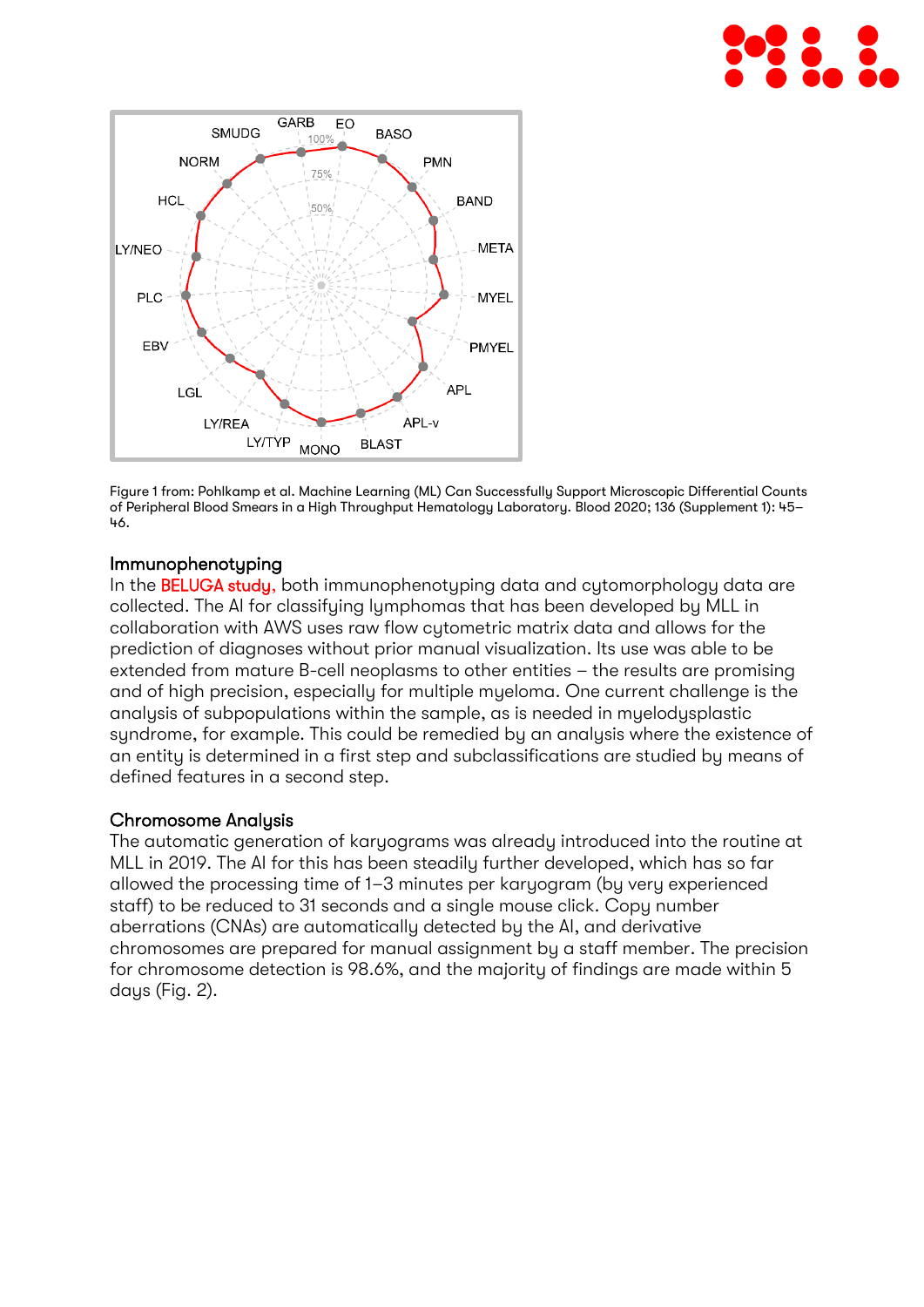



Figure 2 from: Haferlach et al. Artificial Intelligence Substantially Supports Chromosome Banding Analysis Maintaining Its Strengths in Hematologic Diagnostics Even in the Era of Newer Technologies. Blood 2020; 136 (Supplement 1): 47–48.

#### Molecular Genetics

Molecular genetics is playing an increasingly important role in diagnostics. Sequencing in particular gives deep insight into the biology of disease patterns. However, there are also new challenges. Not every mutation identified is relevant for the disease pattern. When assessing the pathogenicity, the **[MLL Predictor](https://mlli.com/)** a specially developed AI, can assist the diagnostician significantly.

The next step in molecular genetic diagnostics is genome-wide approaches. However, the data generated by sequencing the complete genome and transcriptome exceeds the possibilities of manual analyses. This is where AI can help and increase the output of this data considerably. In [collaboration with AWS](https://aws.amazon.com/de/blogs/industries/machine-learning-leukemia-diagnosis-at-munich-leukemia-lab-with-amazon-sagemaker/) MLL is developing an algorithm that uses 5 aberration types to make a diagnostic prediction. To this end, genetic structural variants, single nucleotide variants (SNVs), copy number variants (CNVs), gene fusions, and gene expression data are read into the tool and evaluated by the AI. The algorithm has high precision already, especially for genetically unique entities. Current training is increasingly focused on genetically less well-defined entities that pose a major challenge to the algorithm.

Author: Dr. Constanze Kühn

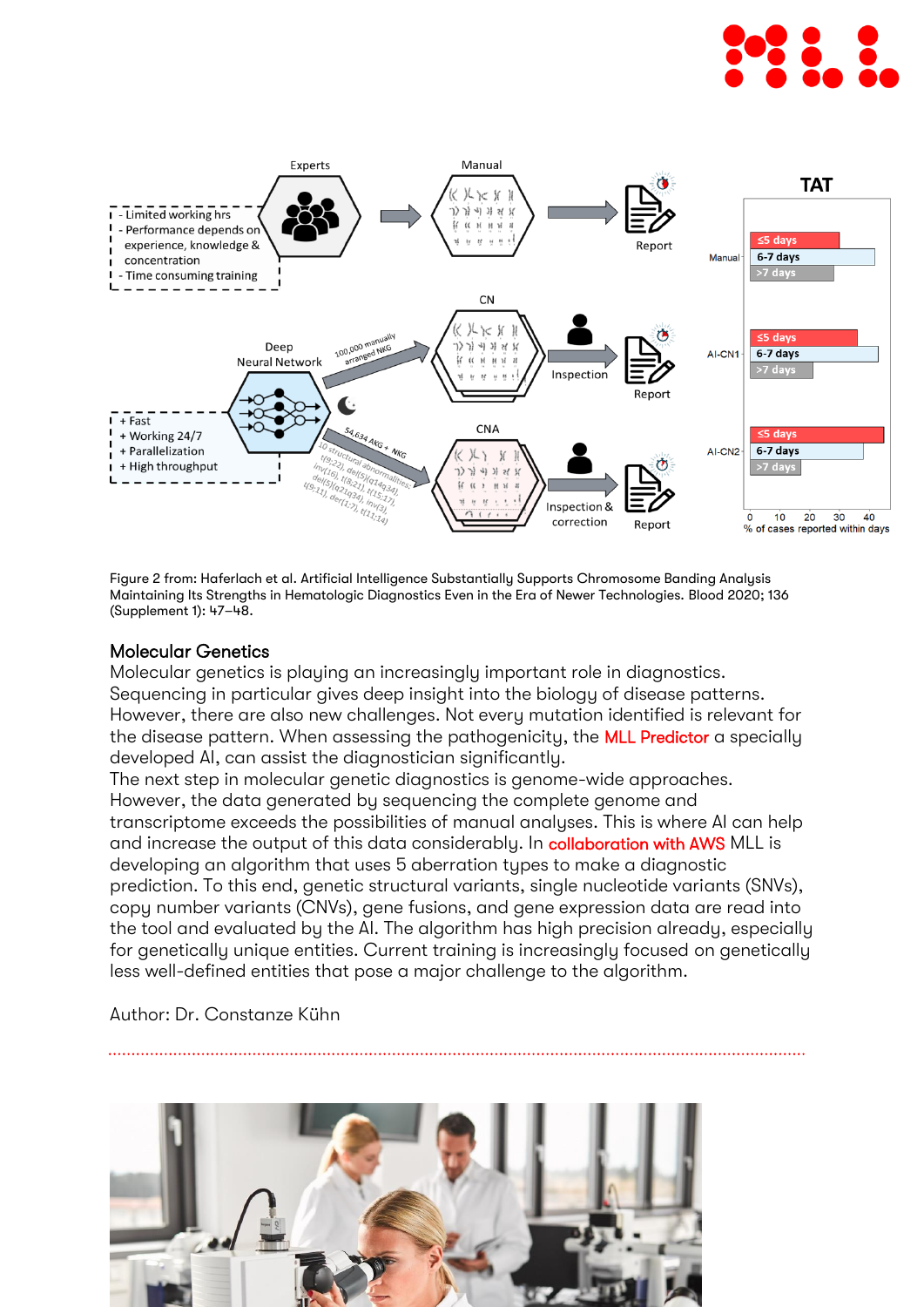

#### Medical Work at the Munich Leukemia Laboratory

What does it mean to be a doctor at the Munich Leukemia Laboratory? We are repeatedly confronted with the most diverse ideas that mainly have one thing in common: They do not correspond with reality. For example, pipetting samples has never been part of a doctor's work, let alone in times of full automation. Nor is a PhD or other academic awards a prerequisite for working at MLL in any way. The following article intends to paint a realistic picture of medical work at MLL.

[We have already reported on the role of doctors at MLL in the past.](https://www.mll.com/aktuelles/magazin/mll-aktuell/zusammen-diagnostik-weiterentwickeln-die-rolle-des-arztes-im-mll.html) However, just like our diagnostic methods, medical work here is also subject to the changes of time and progress.

#### Interfaces between Diagnostics and Clinical Routine

Currently, 12 doctors – most of them hematologists – are working at MLL. They bring many years of clinical experience and contribute to the management of routine and to further development and innovation. Their traditional fields of application range from practical activities in our MLL MVZ GmbH medical care center (formerly MHP Munich Hematology Practice) to cytomorphological and flow cytometric diagnostics to the integrative reporting of all analyses carried out here. An important part of the job involves case discussions with our senders from clinics and practices.

Thus, a doctor at MLL functions as a highly interesting interface between hematological laboratory diagnostics and clinical application as targeted patient care.

#### A Special Workplace

It is often necessary to assess complex constellations of findings. This is made possible by a specially adapted laboratory information system that ensures rapid viewing and interpretation of even extensive panel findings. A doctor at MLL is largely relieved of bureaucratic tasks as well; the focus is on the specialized hematological work. This makes the work rich in content and widely varied every single day.

"In my first few weeks here, I was able to examine a range of hematological neoplasms that would not have come up at a clinic even over a period of years," explains Prof. Dr. Rainer Ordemann, who moved to MLL from UK Dresden in 2020. "The combination of clinical activity with state-of-the-art diagnostic and IT-based methods gives a vivid impression of the medicine of tomorrow."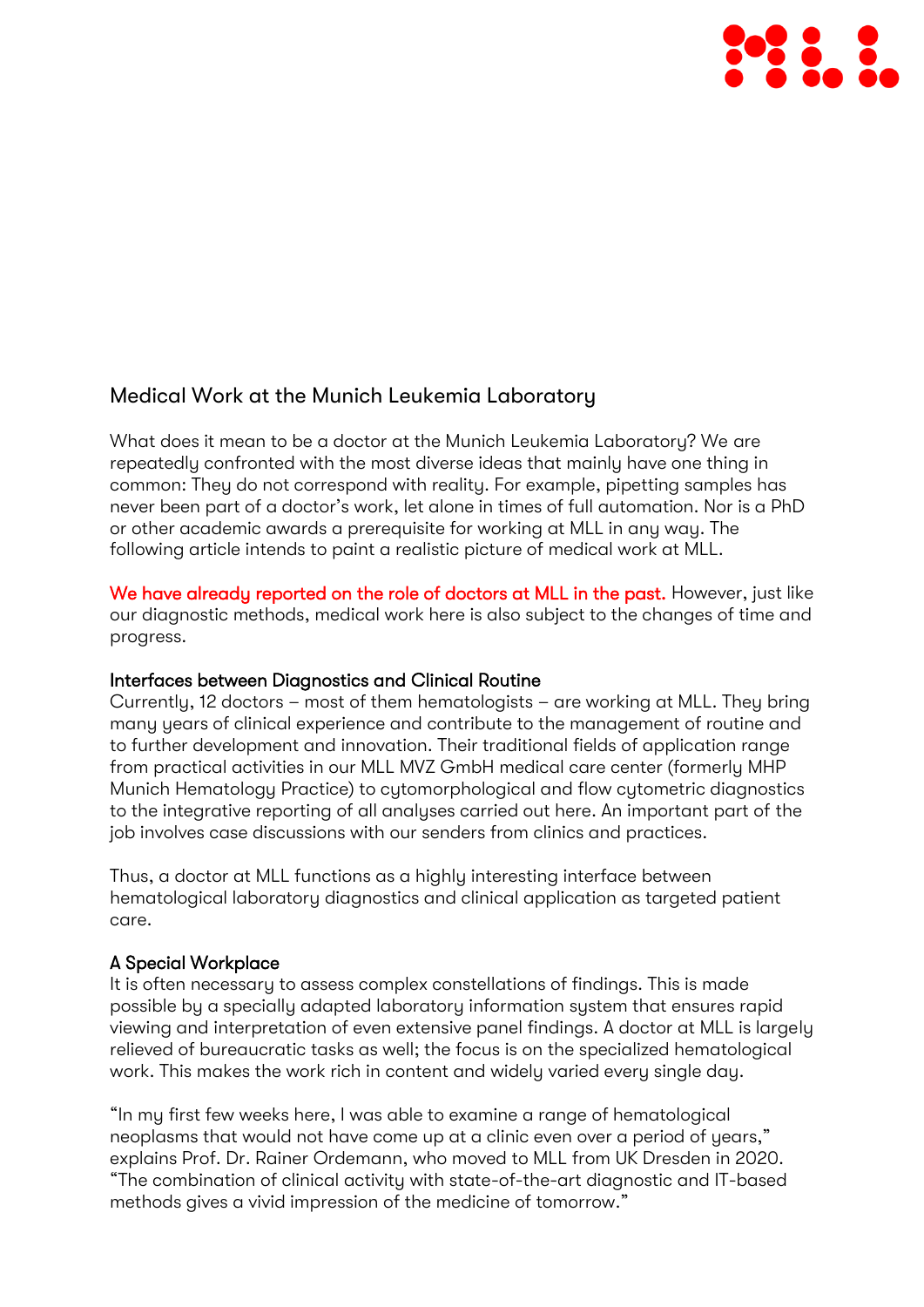

#### Insights into the Future of Medicine

MLL has always paid a great deal of attention to the close interlinking of routine and research. This ensures that new scientific findings are promptly incorporated into the diagnostics offered. One increasingly significant aspect is the implementation of artificial intelligence in all areas of the laboratory. The vast amounts of diagnostic data that is generated each day at MLL provides a valuable basis for the use of AI tools. Here as well, hematologists are heavily involved in many projects.



Nevertheless, the following applies with regard to research activities: Everything is possible, but nothing has to be. Those who feel at home in patient care and diagnostics are just as welcome as ambitious scientists.

Anyone who changes over to MLL from a clinic or practice today will certainly find a significantly different environment than what was true three, four, or five years ago. The constant development and innovation are continually changing the face of MLL, making it a more exciting place to work for hematologists than ever before. And, by the way, we offer an excellent work-life balance – in one of the most beautiful cities in Germany...

Author: Dr. Christian Pohlkamp

#### MHP Becomes MLL MVZ GmbH

We have changed the legal form of our MHP Munich Hematology Practice to "MLL MVZ GmbH." All general terms and conditions and our address will remain the same, and the contact persons at our company with whom you are familiar will continue to be responsible for and available to you as before. We are looking forward to continued good and close collaboration!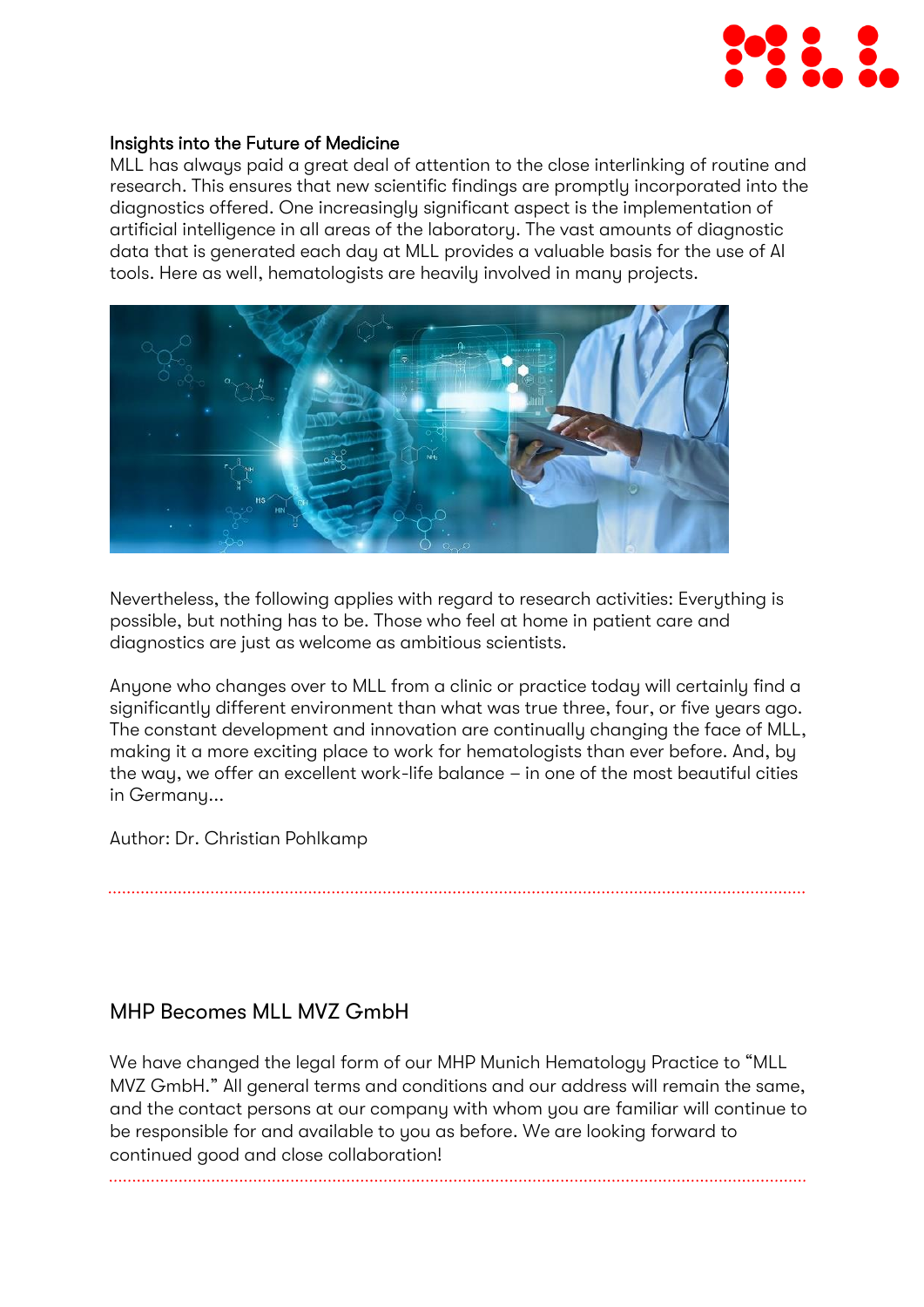

#### Important dates

#### Oncological Symposium 2021

Save the date: The successful symposium series "Oncological Symposium 2021— From Biomarkers to Therapy" will enter its third round on November 5, 2021. The event offers insights into modern oncological precision medicine, which combines innovative diagnostic methods and therapeutic strategies into a greater whole. The symposium will take place virtually and, if circumstances allow, also as a face-toface event at the MLL Münchner Leukämielabor. You can now reserve your seat.

[More information and a link for registration can be found here.](https://www.mll.com/en/news/event/translate-to-english-tag-der-offenen-tuer.html)

Shaping the Medicine of Tomorrow Together

In order to expand our dedicated team, we are looking for medical specialists (m/f/d) with a focus on hematology/oncology, laboratory medicine, or pathology for the area of cytomorphology or immunophenotyping and for biologists (m/f/d) with a focus on cytomorphology – to start immediately or at any time.

You can find all information about [the job posting, the application, and other job](https://www.mll.com/karriere.html)  [offers here.](https://www.mll.com/karriere.html)

#### Most Recent Publications with MLL Involvement

- Bendig S et al. *Whole genome sequencing demonstrates substantial pathophysiological differences of MYC rearrangements in patients with*  plasma cell myeloma and B-cell lymphoma. Leuk Lymphoma. 2021. **Q Open** [publication](https://pubmed.ncbi.nlm.nih.gov/34380369/)
- Cappelli et al. *Indeterminate and oncogenic potential: CHIP vs CHOP mutations in AML with NPM1 alteration.* Leukemia. 2021. **Q [Open publication](https://pubmed.ncbi.nlm.nih.gov/34376804/)**
- Genescà E et al. *Adverse prognostic impact of complex karyotype (≥3 cytogenetic alterations) in adult T-cell acute lymphoblastic leukemia (T-ALL)*. Leuk Res. 2021. **Q [Open publication](https://pubmed.ncbi.nlm.nih.gov/34139642/)**
- Haferlach C et al*. The diverse landscape of fusion transcripts in 25 different hematological entities*. Leuk Lymphoma. 2021. **Q [Open publication](https://pubmed.ncbi.nlm.nih.gov/34282718/)**
- Haferlach T et al. *Genome Sequencing in Myeloid Cancers*. N Engl J Med. 2021;384(25):e106. **Q [Open publication](https://pubmed.ncbi.nlm.nih.gov/34161717/)**
- Jobanputra V et al. *Clinical interpretation of whole-genome and wholetranscriptome sequencing for precision oncology*. Semin Cancer Biol. 2021. [Open publication](https://pubmed.ncbi.nlm.nih.gov/34256129/)
- Martelli MP et al. *NOVEL NPM1 EXON 5 MUTATIONS AND GENE FUSIONS LEADING TO ABERRANT CYTOPLASMIC NUCLEOPHOSMIN IN AML*. Blood. 2021. **Q** [Open publication](https://pubmed.ncbi.nlm.nih.gov/34343258/)